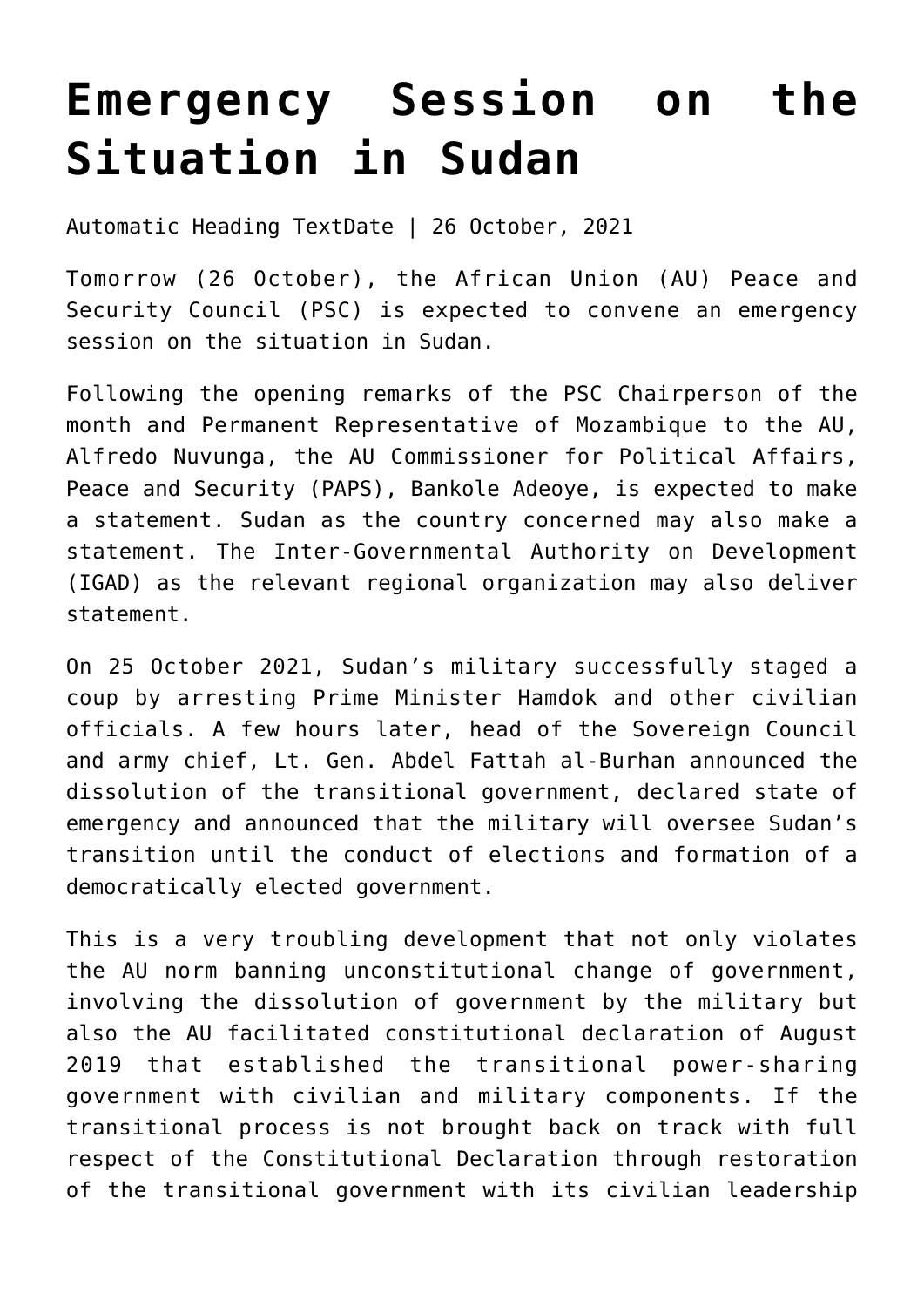under Prime Minister Abdela Hamdok, this coup and the decision by the military to be in charge of the transition will completely reverse the gains achieved thus far and jeopardize the hope for a successful democratic transition in Sudan.

There have been warning signs that this military coup has been in the making. The relationship between the civilian leadership and the military has from the very beginning been fragile, although this does not make today's events inevitable. Disagreement and tension have been expanding for more than a year. The two sides disagreed over foreign policy, the issue cooperation with the International Criminal Court (ICC) relating to the prosecution of alleged crimes perpetrated in Darfur, including the handing over of former president Omar Al Bashir to ICC, and importantly the reform of the security sector in Sudan.

Despite the efforts of the transitional government to secure debt relief and obtain foreign investment to revive it, Sudan's economy has been on a downward spiral since 2019, with recent inflation rates reaching a shocking level of 400% per year. This has added to the complexity of the situation creating citizen discontent and complaint over the rising cost of living. During the previous months, Sudan experienced a crisis involving the blocking in Eastern Sudan of the path to port Sudan, causing serious shortage of supplies in the country and thereby endangering processes for easing the dire economic situation in the country. While the public protests spurred by the economic difficulty have undermined the transitional civilian authorities, the public has also remained opposed to the military, expressing their unwillingness to have a military rule in the country and endangering the gains made towards establishing a civilian government.

In September, there was an announcement of the foiling of an attempted coup by some security personnel associated with the previous administration of Bashir. This brought the growing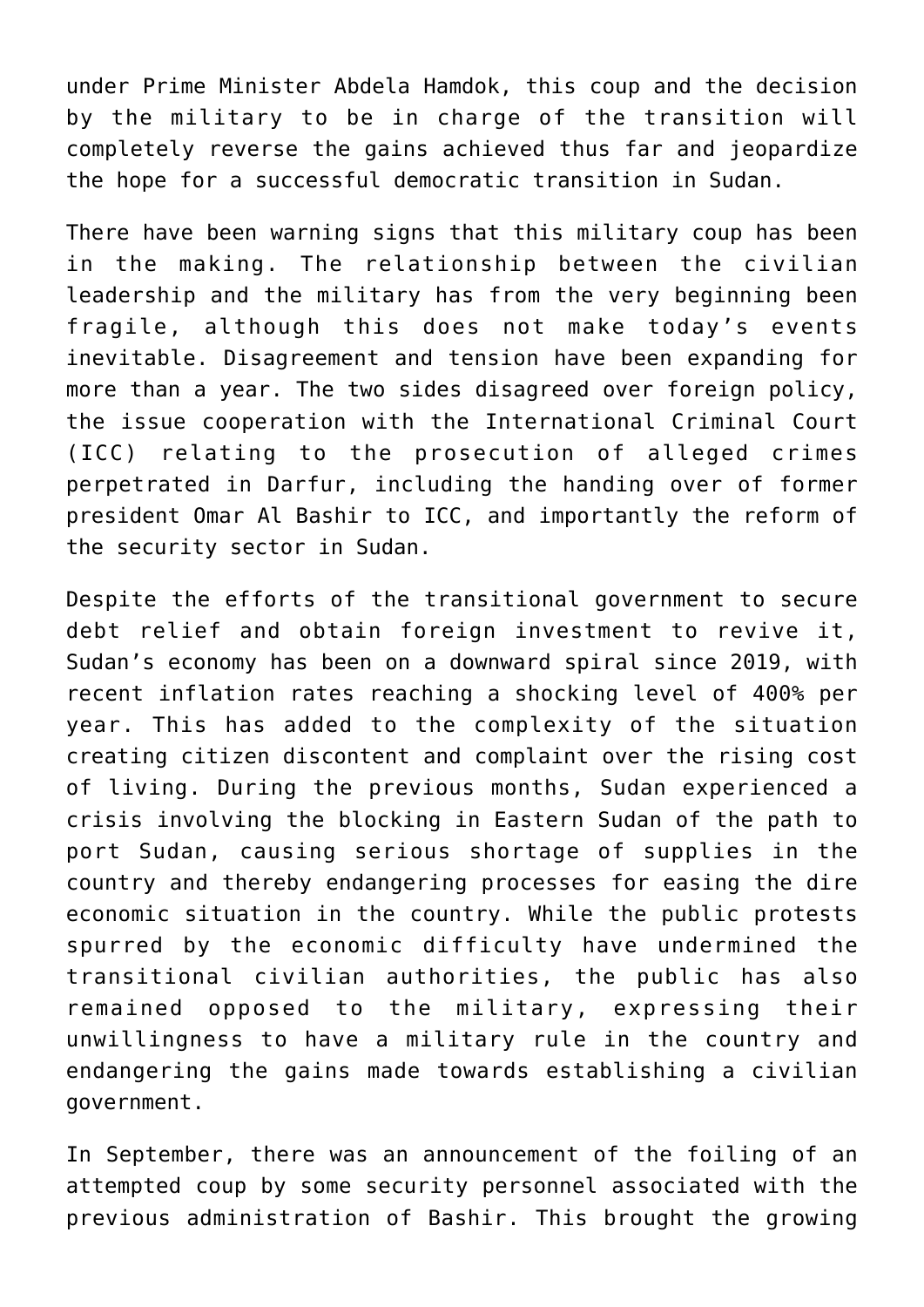tension between the civilian leadership and the military to a low point with the two sides trading accusations. While the military accused the civilians of alienating the military and failing to effectively govern the country, the civilians accused the military of trying to create conditions for countering the revolution and grabbing power by force.

Though the 'remnants of al-Bashir's regime' were scapegoated for the aborted coup, it clearly signalled not only the rocky transition towards a democratic rule but also revealed the deep divides and the simmering tension within civil-military coalition. Immediately after the attempted coup, it was reported that military component of the Sovereign Council suspended all meetings with its civilian counterpart while removing the security details of the Committee for Dismantling the June 30 1989 Regime, Removal of Empowerment and Corruption, and Recovering Public Funds—a committee established by the interim transitional government with the aim to claw back assets from the ousted government of al-Bashir.

As reflected in the Constitutional Declaration, the powersharing arrangement between the two was for military to chair the Sovereignty Council for 21 months before a civilian takes over for the remaining 18 months of the transitional period leading to elections. Many have been casting their doubt on whether the military will honour the terms of the power-share deal given its history and reluctance for accommodating reform that limits its role in the politics of the country. Indeed, the coup happened only weeks away from the time for transferring the leadership of the Sovereign Council to the civilian leadership.

The absence of a mechanism for resolving disputes between the military and the civilian leadership in a context of mutual distrust and with the slow pace of the establishment of the transitional assembly, there has been increasing tendency for mobilizing rival public protests. Against the background of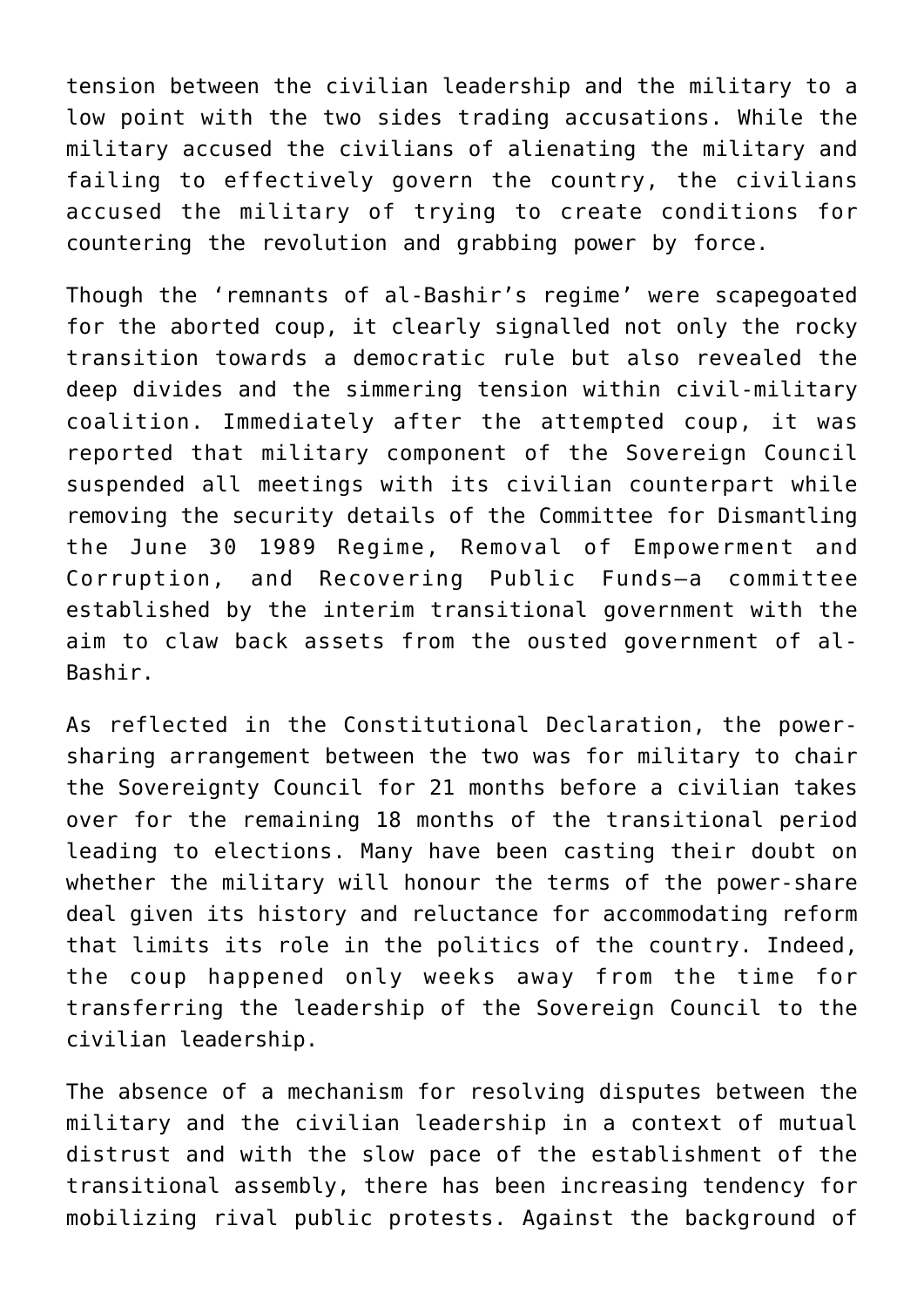the deteriorating relationship since the attempted coup in September and in the context of the deterioration of the relationship between the civilian leadership and the military and in the face of the impending handover of the leadership of the Sovereign Council by the military to the civilian leadership headed by Prime Minister Hamdok, a pro-military sit-in was staged in front of the presidential palace. This pro-military protest not only put the blame on the civilian leadership for the contestations and 'ineffective governance' of the country but also called for, among others, the overthrow of the civilian leaders. It was reported that Sudanese and observers of Sudan feared that this was the pretext for a hostile takeover of power.

In a show of public support for the civilian leadership and their rejection of the military's manoeuvre to frustrate the reform process, protests countering the pro-military demonstration took place not only in Khartoum but also other parts of the country. This mobilized various sectors of society from different walks of life.

International organizations and states responded to the situation unfolding in Sudan. The Chairperson of AU Commission, for instance, issued statement calling for the 'immediate resumption of consultations between civilians and military within the framework of the Political Declaration and the Constitutional Decree', in addition to urging authorities for the release of political leaders. The Executive Secretary of IGAD 'strongly' condemned 'any attempt to undermine the transitional government' while urging all parties to 'exercise utmost restraint'. The Secretary-General of the Arab League issued statement as well expressing concerns over the military take-over and called for all parties to 'full abide' by the constitutional declaration signed in August 2019. The UN Secretary-General also called for the immediate release of Prime Minister Hamdok and other officials. Governments like the US and France also condemned the act.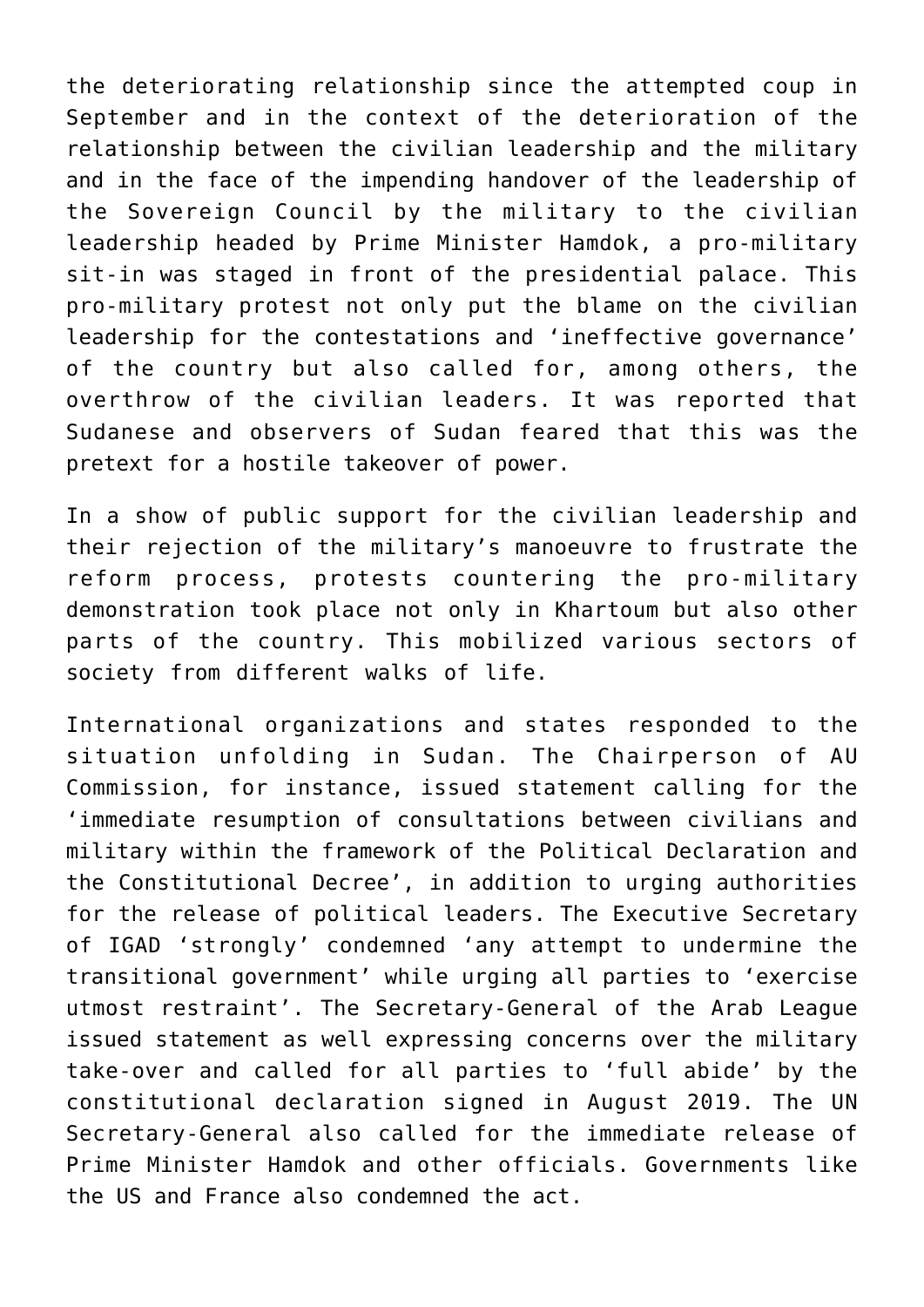Most significant is the mobilization of civilian protesters in Sudan. Unsurprisingly, protestors took over Khartoum and its twin city Omdurman in apparent opposition to the military coup. This has made it clear that there is widespread opposition against military rule. It also signifies that many civilians are determined to put their lives on the line for reversing the military takeover of power. In this context, there is heightened risk for confrontation by the military that will put the lives, safety and bodily security of civilians in grave peril. It is to be recalled that the PSC sanctioned Sudan on 5 June 2019 following the 3 June violent crackdown by the military against civilians that claimed the lives of many civilians and on account of lack of progress towards the establishment of a civilian-led Transitional Authority as prescribed by the Council in its previous sessions.

From a security perspective, the military coup not only brings the military on a deadly collusion course against the civilians who have been mobilized for defending the revolution throwing the country into deep instability but also threatens the Juba sponsored peace process that led to the integration of various armed groups from Darfur and the two areas of South Kordofan and Blue Nile into the transitional process. All indications are that unless the situation is reversed and the transitional process is put back on track, fragile security conditions in Darfur and other parts of Sudan may deteriorate further.

Tomorrow's session will be followed very closely not only by the wider African public and the international community but also by Sudanese themselves, including the civilian leaders of the transition. Members of the PSC may consider recent experiences involving military seizure of power. These have been witnessed among others in Chad, Mali and Guinea. Considering the gravity of the situation in Sudan including its adverse impact not only on the transitional process but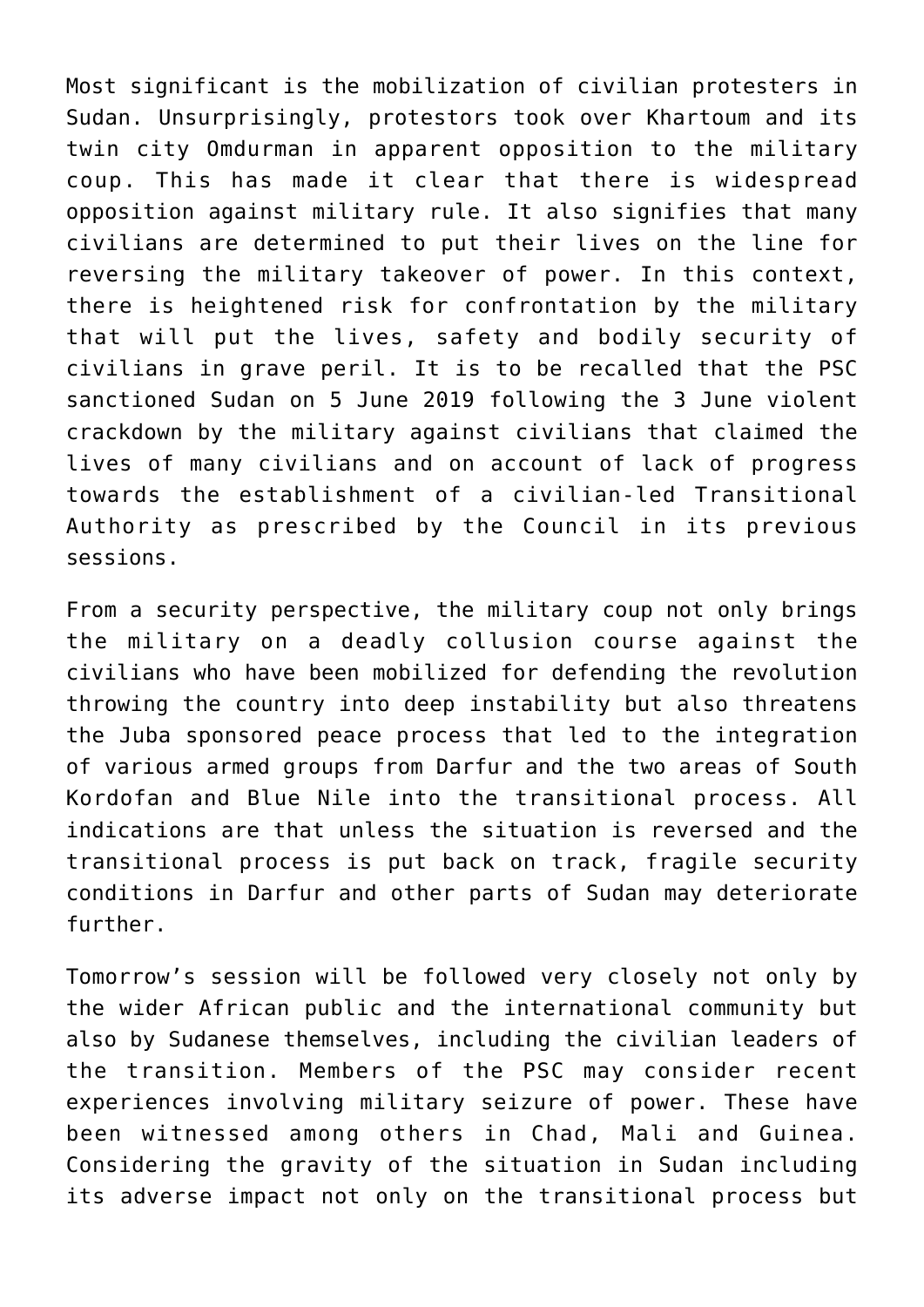also on the stability and peace and security of the country and the region, there seems to be very little legally viable and politically legitimate option other than following the approach taken to the military seizure of power in Guinea. Nigeria's Foreign Ministry made this clear in a statement that expressed strong condemnation of today's military coup d'état in Sudan and called for immediate restoration of the transitional government.

The expected outcome is a communique. The PSC may express grave concern about the military takeover of power in Sudan and its very adverse implications for the transitional process and the peace and security of Sudan and the region. It may condemn the dissolution of the government and the arrest of the civilian leadership of the transitional government contrary to the Constitutional Declaration of August 2019. The PSC may also welcome the statement of the AU Commission Chairperson and the call of others including IGAD rejecting the attempt to derail the transitional process. It may also reiterate its zero tolerance for military coup and its rejection of the announcement by the military to be in charge of the transitional process contrary to applicable AU norms on democracy and constitutional rule. It may in this context consider the situation in Sudan as unconstitutional change of government in line with Lomé Declaration of 2000 and the African Charter on Elections, Democracy and Governance. In line with its established practice and invoking Article 7(1) (g) of the PSC Protocol, the Council may suspend Sudan from all AU activities until restoration of the transitional process involving the civilian leadership. The Council may further demand the immediate and unconditional release of Prime Minister Hamdok and other civilian leaders and their return to their positions. Following its best practice and to facilitate implementation of these decisions and restore stability in Sudan, the PSC may request the Chairperson of the Commission to send a special envoy who helps the parties in the process of restoring the transitional process on the basis